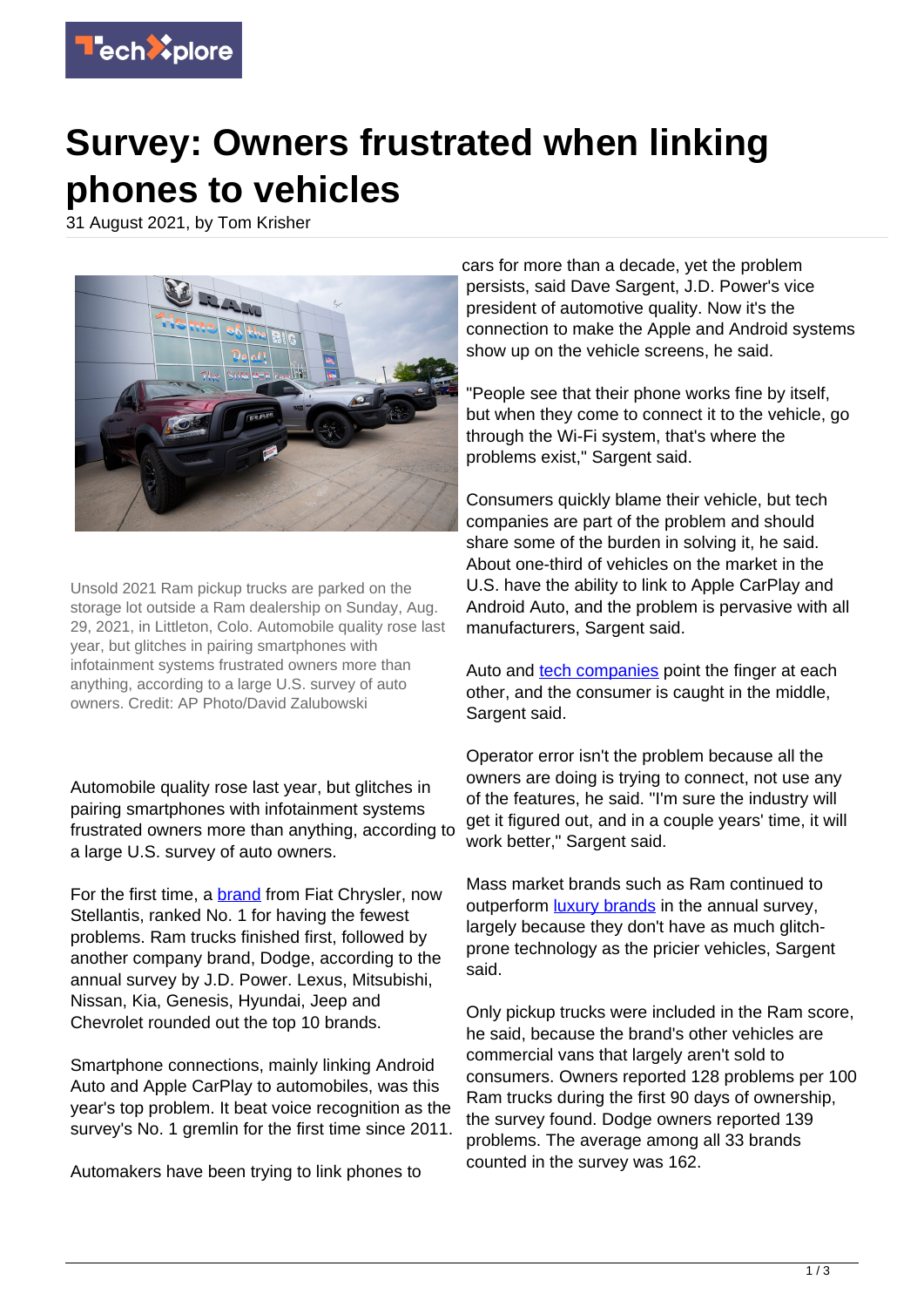

Another Stellantis brand, Chrysler, ranked last, with said. 251 problems per 100 vehicles. It was followed by Audi, Volkswagen, Volvo, Alfa Romeo, Land Rover, © 2021 The Associated Press. All rights reserved. Acura, Mercedes-Benz, Subaru and Mazda in the bottom 10.

For most of the survey's 35 years, the former Fiat Chrysler brands performed poorly in the annual survey, which in the past had been dominated by Japanese brands. But some of the Stellantis brands have improved steadily during the past decade, Sargent said.

Last year Dodge tied for first, and Ram was tied for Third.

Sargent said the company has worked hard to increase quality, putting controls in its factories so new models come out with few major problems. The Dodge brand also benefitted from having older vehicles in its lineup, giving the company time to go back and fix problems, he said.

The Chrysler brand, though, had trouble with the quality of its Pacifica minivan, bringing down its score.

Nissan's Maxima full-size car got the highest score of any individual model, with just 85 problems reported per 100 vehicles.

The Initial Quality Study found that new [vehicle](https://techxplore.com/tags/vehicle/) quality improved 2% over 2020 levels, but the rate of increase is slowing. It had been 3% over the past decade.

For the second year, the survey included a score for Tesla, the world's top electric car maker. The company had 231 problems per 100 vehicles, an improvement from last year but still poor. J.D. Power said the brand can't be ranked against others in the survey because unlike other manufacturers, Tesla doesn't allow J.D. Power to survey owners in 15 states where an automaker's permission is required. The score was based on surveys from owners in 35 states.

The survey, taken from February through July, was based on 110,827 responses from people who bought or leased new 2021 vehicles, J.D. Power

This material may not be published, broadcast, rewritten or redistributed without permission.